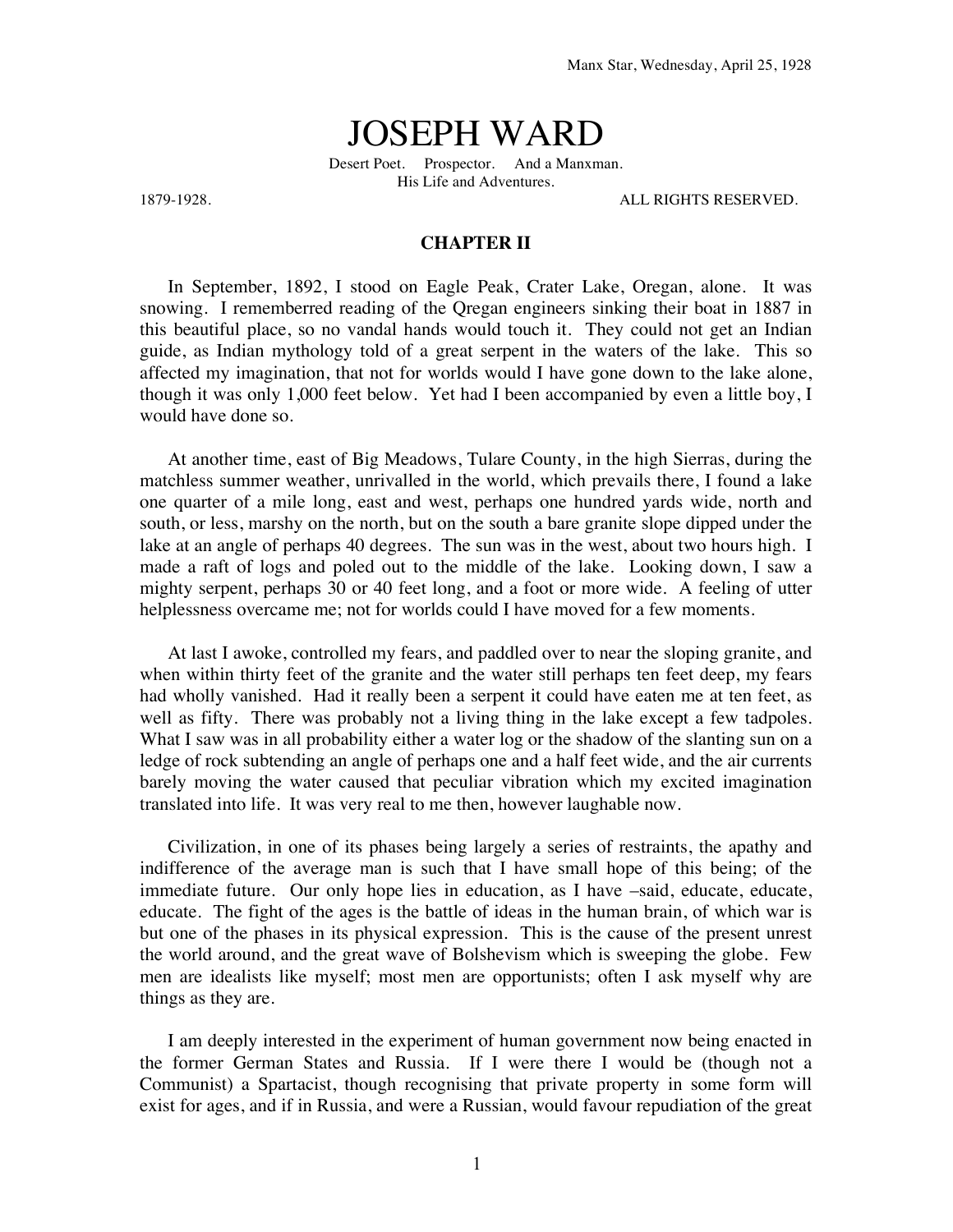war debts in curred by the Czar for immoral purpose; would favour the nationalization of land and release of all the Czar's political prisoners, and would shake the grip of the Greek Church from the throats of the people; advance education aud efficiency of the people and the socialization of the state on grander, better, and nobler lines than hitherto in human experierce, no matter what the cost, or how perilous the experiment.

I have devoted much time to study of social and political economy. I spent ten vears studying legal tender during my wanderings and was a Gold Standard man in 1896, and came near being killed in a silver camp for it. I studied astronomy many years to enable me to master intricate problems. The greatest problem not fully explored by me is how to eliminate graft in the human heart. Or is it necessary, as I have concluded in the biology of war? I am more impressed by the physical than the moral results of war, and think of the countless slain, who, had they lived, a different set of beings would have ruled the world.

Oh. the myriads that might exist, but do not. I often ponder on these mysteries, and the more I investigate the wonderful impossible possibilities of nature, the more I am lost in hopeless divinings of unfathomable omnipotence, whose methods of source of action baffle the human mind.

To love's mysterious law, drink.

And in my dreams, to a woman's heart, the most sacred thing in nature.

Here's to a world of beauty, to which I am denied; here's to the coming darkness in which I soon expire.

Here's to my only hope and solace—death. I have cursed the God who rules the universe and author of my existence for giving me those qualities and lack of qualities which have ruled and ruined me and led me to destruction.

Yet, here's to the author of my imagination who created me, and gave me movements of body, soul and spirit—God—who gave me glories of the eye and mind; happiness unspeakable—God; who gave me music and divine harmonies, oh, such precious girls, and yet denied me love.

Here's to the author of the balance in nature, so delicately poised and organzied; so exquisitely contrived, before when I bow in dumb amazement; but beyond all I stand in apostrophe and adore physical and spiritual love.

I worship at the shrine of power; manly strength and female beauty; now and forever. Yes, and all the virtues, and if attained post mortem existence and permitted, I will ask God a few questions, that power unseen, invisible behind all organic nature, the recognition of whose existence is so over-powering, the normal mind cannot escape from it. I trust that power and await with confidence the ultimate, knowing it will be well.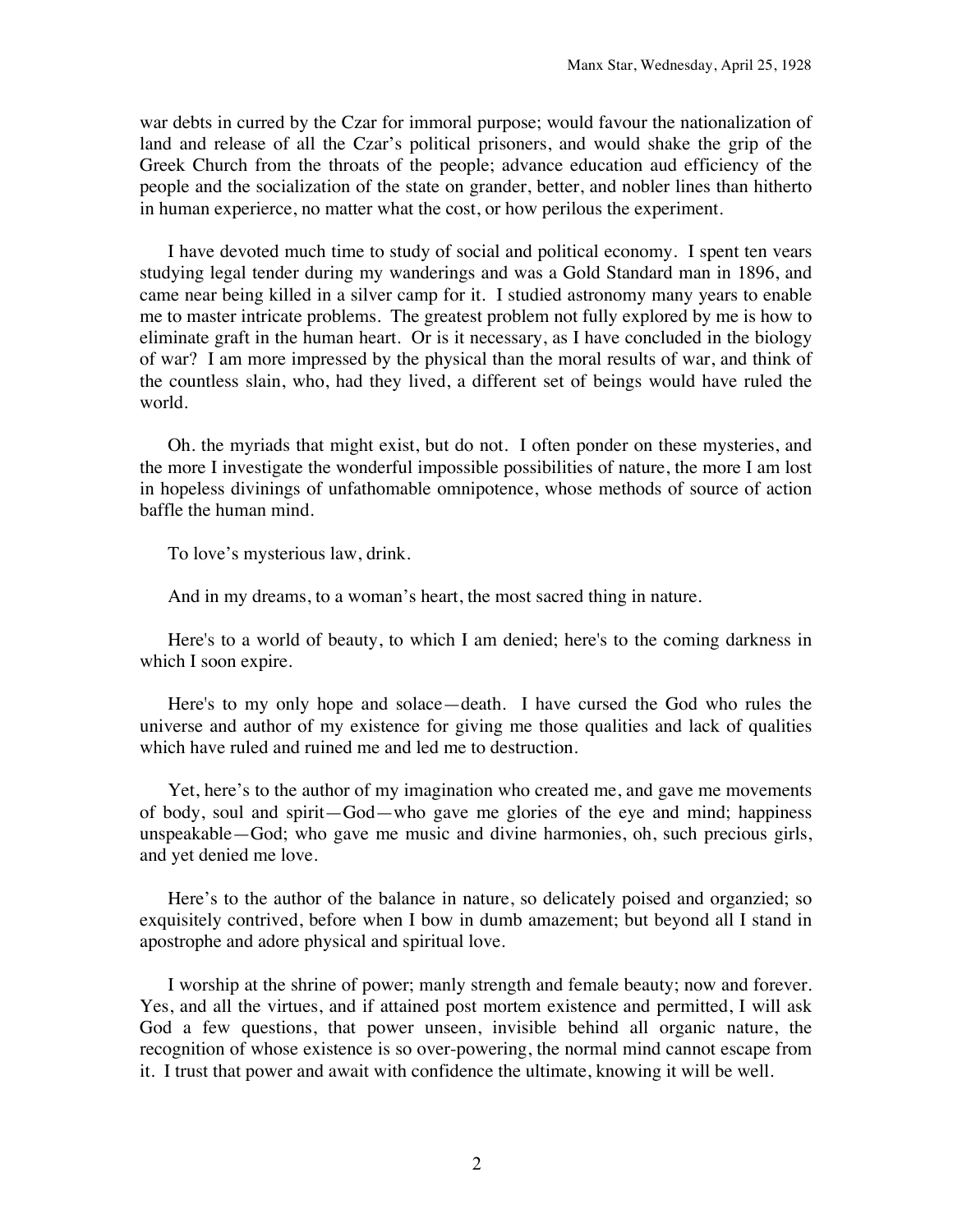I live in the past or future, seldom in the present, as fate carves its eternal and resistless course.

I drink to the girls of a thousand years, to female loveliness, purity and truth, to the glorious star of optimism and invisible hosts—Kismet.

Honor the glorious star of optimism, and associate with the great ones, of earth; a cloud of witnesses, invisible hosts and visions of loveliness—creatures of my imagination.

I mourn for her who will never come, never materialised, never be; who comes not; who will never exist, never did exist. This is the cry of a lonely heart.

Who is the author of the sunset; of all this pulsing life and of my being?

In May, 1898, alone south of Monachee Meadows, west of south fork of Kern River, I reached a narrow meadow after dark, 75 yards across east and west, and on tbe east side two large yellow pine trees at edge of meadow; six feet east were two large rocks, 12 or 14 feet high. I fixed my bed at the north foot of the tree and picketed my little mare 40 steps north-west. We were alone—no other animals. My partner, who had left me, taking the horse, mule, and ride, was then at Lone Pine, forty miles away. It was so early I did not think there was anyone in the mountains. About 2-0 a.m. the mare awoke me; she was making a great noise. I sat up in bed and said: "Whoa, Daisy." I thought if a small bear was going towards her I would grab my axe and make towards it. I had no arms, and I could see her looking east. A moment later I saw a large black log on top of the rock adjoining. My fire was out. Watching it a few moments, I saw a star move. I said, "It's a lion; God, he's a monster." I got on my knees and tried to start a fire. The pine needles were wet and I lit many matches before I could get them to burn. A cold chill of fear shot through me, fearing every moment it would spring upon me. I finally managed to make a light, when I saw the object move slowly, silently, noiselessly, and disappear. I knew then it was a bear, and felt relieved. Later, I set half an acre of trees burning. The mare was so nervous, she would not let me go near her. I finally tied her to a tree near the fire.

In the morning I saw the great hind foot track, at least 16 inches long, go up the hill from the rock straight east. I thought I was alone, but about 9-0 a.m. a man on horseback came along and said that ten years previous, in '88, they found a bull dead there, and following the blood, found a giant grizzly, also dead, so he thought mine was a grizzly.

A strange aftermath was that I was not afraid at nights; always I had a big fire, but in days, going through the trees, a strange feeling of dread affected me which I could not shake off. When I realised that it was an enormous lion, ready to spring on me, and being suddenly awakened in the dead of night, with noone perhaps within 40 miles of me, though my brain and nerves were chilled, yet I could hold the matches steady in trying to start a projecting light, constantly glancing at the object aud expecting every moment that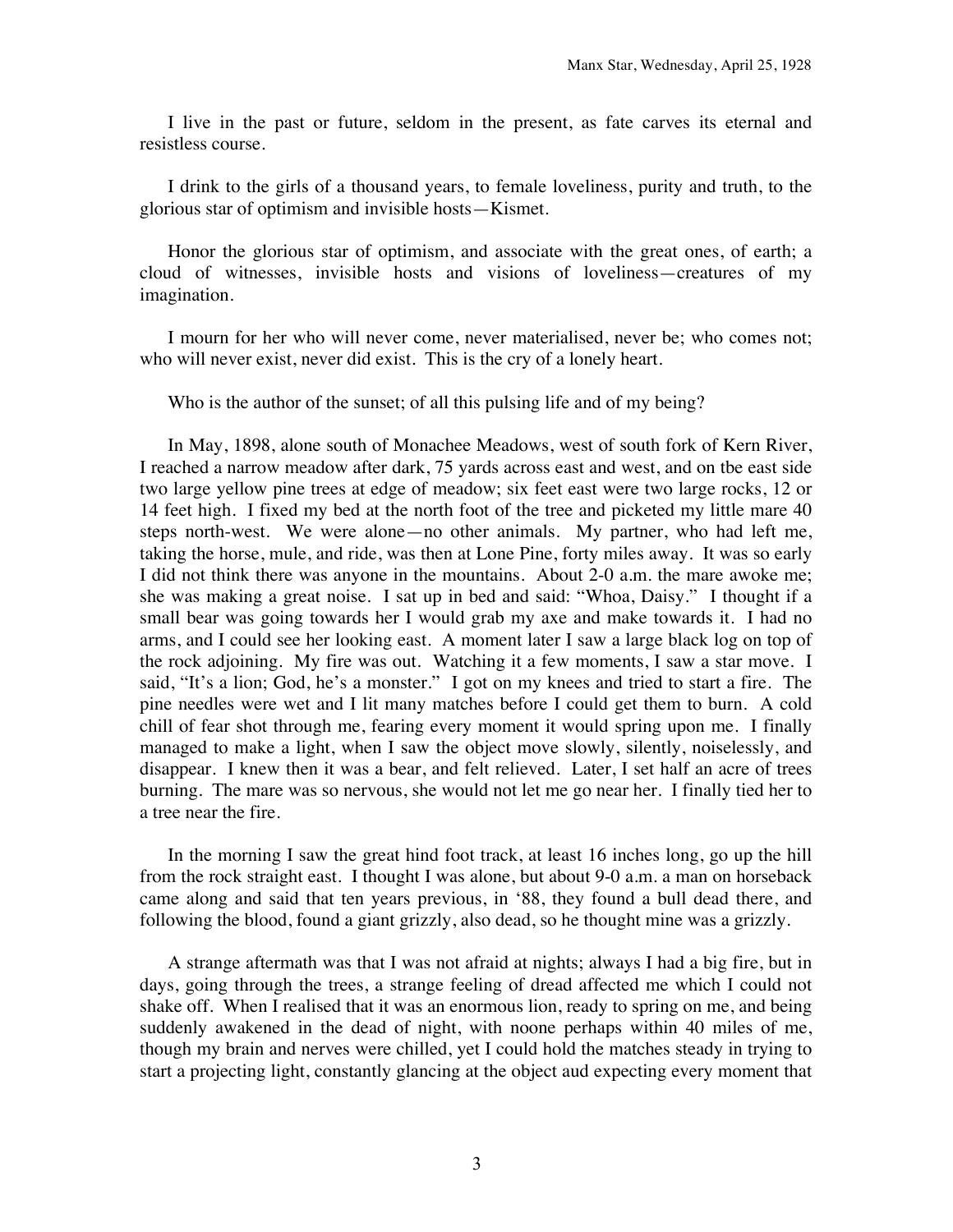the monster would spring the 12 or 13 feet drop and tear me to pieces. Some men would have given anything for that moment and that opportunity.

I made three trips, sixty miles each, in the west, nothing to eat, no settlements, Madison River '82, Klamath Indian Reservation '92, on the Syken. and from Quail Springs to Yuma in 1912.

In Kansas City I once started a cat ranch to raise all sorts—Persian, Maltese and Thibetian Cats, but like all other schemes, with my usual success, it failed before I started. As in dreams of mineral discoveries, I made and built many railroads, but always came to earth again, checked by the balance wheel of judgment. Day dreams, yes, what odds? One thousand years from now who cares, or will care? Better with old Omar, sing :—

I sometimes think that never blows so red, That rose as where some buried Caesar bled; That every hyacinth the garden wears, Dropt from someone's lovely head.

We magnify our own importance. Yesterday I saw a man, a cigar a foot long in his mouth. I was invisible on his mental horizon. He was surrounded by a wall of conceit so vast you couldn't penetrate it with an X-Ray. If I was as sharp as he thought he was, I'd loan myself to the Turkis Government to cut political knots. His face would advertise a pickle factory.

## **THE DESERT SONG.**

 Saddle up yout burros, saddle up your jack. Saddle up your burros and tighten up your pack. We'll hit the trail for ever, for we're never coming back; So it's saddle up your burros and away, away. I'll away to the desert, to the hot, burning desert; I'll away to the desert, away, I'll away: Where the cold and the snow and the winds never blow; To the hot burning desert I'll away.

The prospector:

Tracing up the float, like a nimble mountain goat,

For he is a regular fiend on porphyry;

With his little pick and pan, as he travels thru the sand,

Dodging in among such rocks you never see.

With his horn or rubber spoon, he will know it mighty soon, If she carried any vaues, great or small.

Oh, and if she runs them high, to the sky his heart will fly, And lie wouldn't, trade his billet for them all.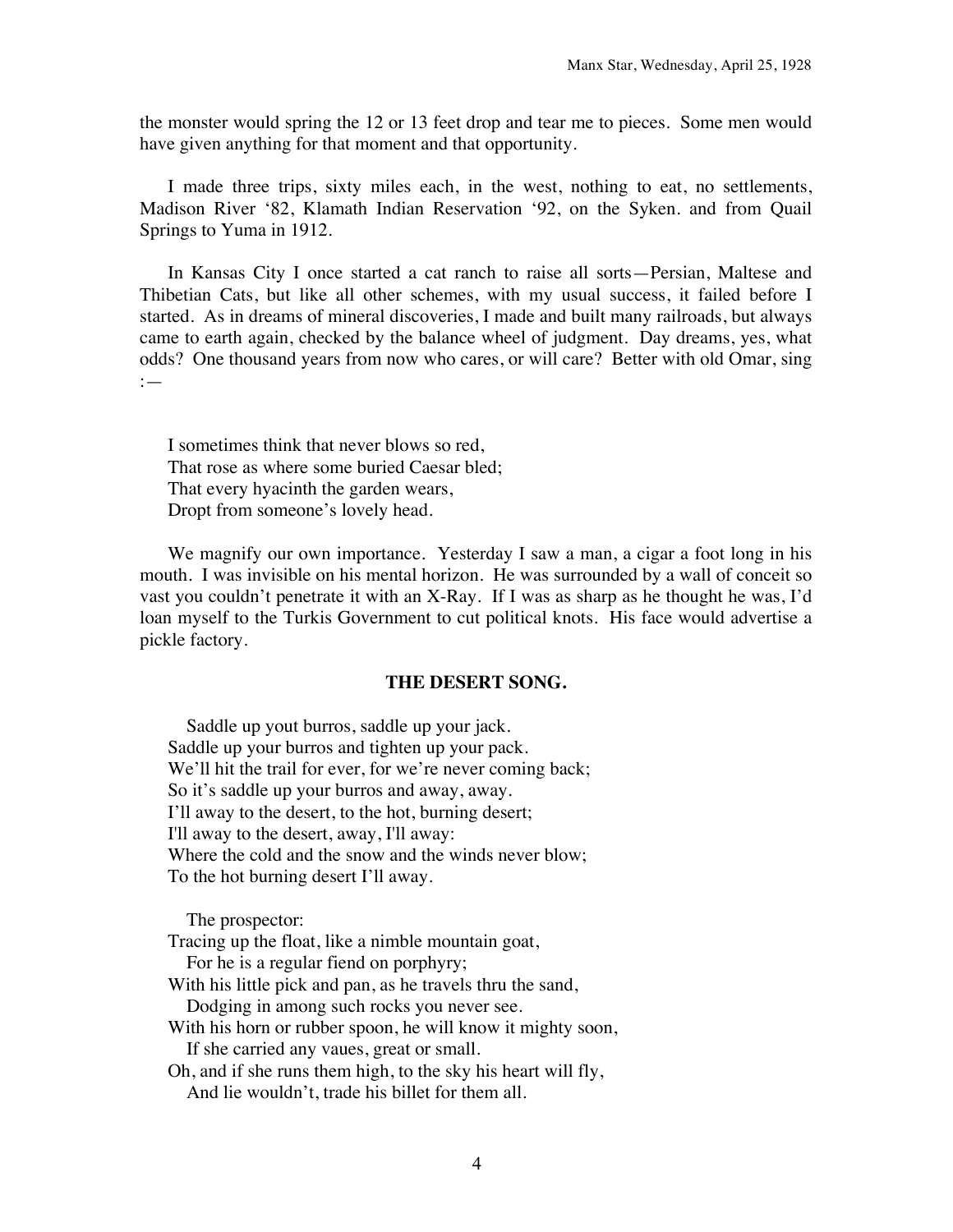He often sits to ponder on the hills that's over yonder. And he wonders if the prospect over there, Where the boys have never been, and the leads are never seen, Tho' the float to find is easy if we care. For he seldom gets his dues, and he never gets the blues, For the hardships which he often undergoes. Oh, he is a happy man, who is footloose in this land. And can wander on, at will, where're he choose. Away to the desert, to the hot, burning desert, Away to the desert, I'll away; Where the cold and he snow, and the winds never blow; To the hot, burning desert I'll away.

## **Chorus**

 Hunting pay, hunting pay, oh, so happy all tHe day; There we'll be, there we'll be, studying a now formation; So it's saddle up your burros, and away. Then saddle up your burros and come along with me; In that undiscovered country we'll get rich some day. We'll travel on forever, forever and day In the Golden El Dorado we'll locate some day.

Second Part:

When the summers at that bourne, Whence it never will return. And the winter days are coming back to stay. Then it's with the waning sun, To the Southard we have gone, To the warm and sunny desert far away.

In the arrow-weed and sand Of the riverbottom land, On the Rio Colorado desert rare; Camping in the dark mesquite. Oh, so thorny to the feet. Where the smeel of alkali is ever there.

But when the summer sun returns, And the desert land it burns, To the glorious Sierras we will go; There to linger in the shade, Of some cool and grassy shade. Far above the heat and rattlesnakes below. Resting underneath the pines, Studying their graceful hues, With our burros on the meadows, fat and gay;